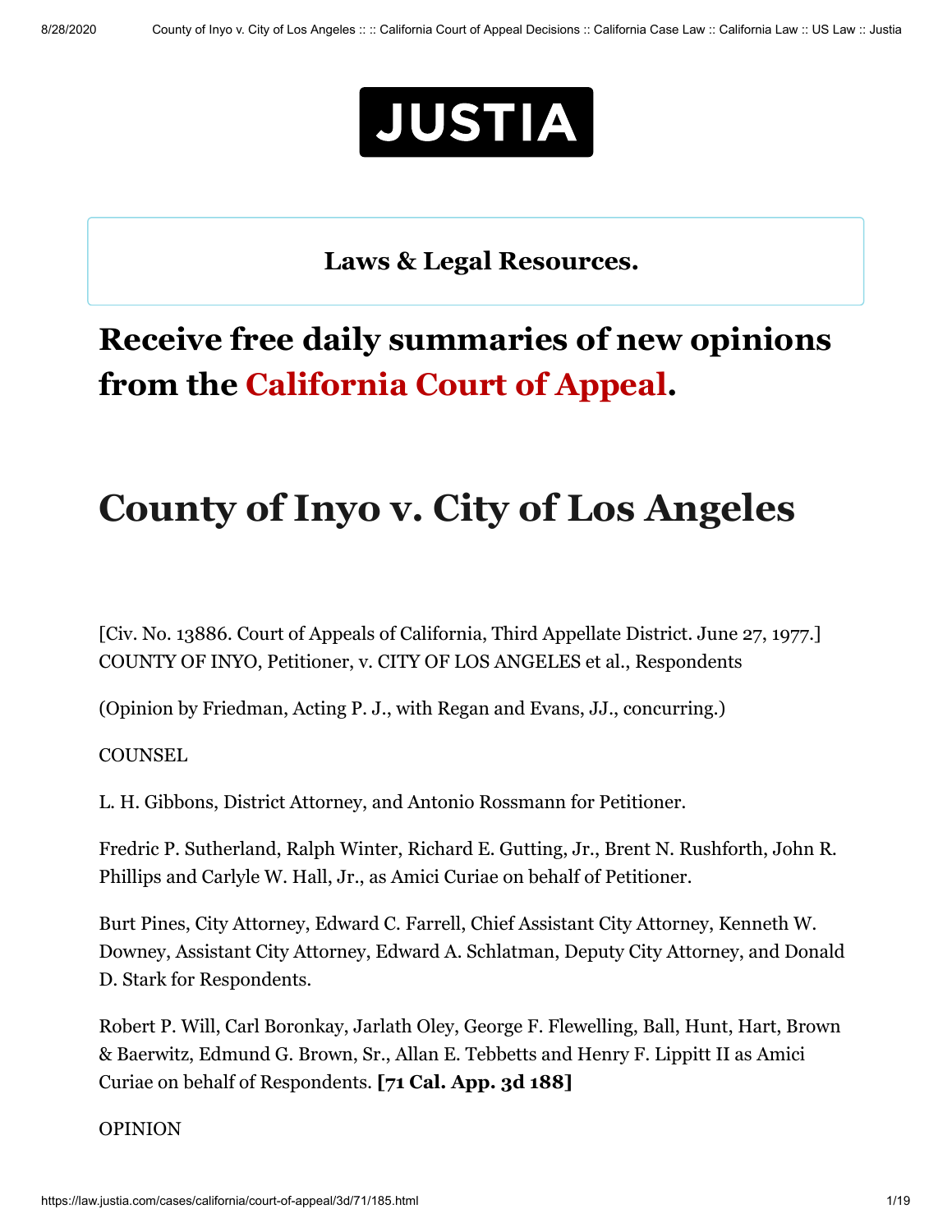#### FRIEDMAN, Acting P. J.

In 1973, at the instance of Inyo County, this court issued a writ of mandate directing the City of Los Angeles and its department of water and power to prepare an environmental impact report (EIR) covering their extraction of subsurface water in the Owens Valley. (County of Inyo v. Yorty (1973) [32 Cal. App. 3d 795,](https://law.justia.com/cases/california/court-of-appeal/3d/32/795.html) 814-816 [108 Cal. Rptr. 377].) In August 1976 the City of Los Angeles filed its return to the writ, submitting its final EIR, which had been approved and certified by its board of water and power commissioners on July 15, 1976. fn. 1 Inyo County, the petitioner, has objected to the return, charging that the final EIR fails to comply with the requisites of the California Environmental Quality Act (CEQA). fn. 2 We sustain the county's objection.

We shall not extend this opinion by narrating the history of Los Angeles' acquisition of extensive lands and water rights in the Owens Valley and its establishment of a system for exporting water to the City of Los Angeles. Nor do we describe the prior events in this litigation. The unconversant reader should read County of Inyo v. Yorty, supra, 32 Cal. [App. 3d 795, and County of Inyo v. City of Los Angeles \(1976\) 61 Cal. App. 3d 91 \[132 C](https://law.justia.com/cases/california/court-of-appeal/3d/32/795.html)al. Rptr. 167], to comprehend the present decision adequately. We shall refer to portions of these two earlier opinions only to explain and support our present decision.

Section 21151 of CEQA directs all local agencies (here, the Board of Water and Power Commissioners of the City of Los Angeles) to prepare and certify the completion of an EIR on any project they intend to carry out or approve which may have a significant effect on the environment. The term "project" is sparsely defined as including "activities directly undertaken by any public agency." (§ 21065.) When the law requires preparation of an EIR, it must be considered by every public agency before it approves or disapproves the project. (§ 21061; guidelines, Cal. Admin. Code, tit. 14, § 15012; No Oil, Inc. v. City of Los Angeles (1974) [13 Cal. 3d 68,](https://law.justia.com/cases/california/supreme-court/3d/13/68.html) 79-80, fn. 8 [118 Cal. Rptr. 34, 529 P.2d 66].) **[71 Cal. App. 3d 189]**

[2] Consideration of a filed EIR's adequacy is a judicial function. (Environmental Defense Fund, Inc. v. Coastside County Water Dist. (1972) [27 Cal. App. 3d 695](https://law.justia.com/cases/california/court-of-appeal/3d/27/695.html), 704 [104 Cal. Rptr. 197].) In a lawsuit charging noncompliance with CEQA, judicial inquiry is limited to the question of abuse of discretion, which is established if the agency has not proceeded as required by law or if its decision is not supported by substantial evidence. (§ 21168.5; No Oil, Inc. v. City of Los Angeles, supra, 13 Cal.3d at p. 74.) The court does not pass upon the correctness of the EIR's environmental conclusions, but only upon its sufficiency as an [informative document. \(Plan for Arcadia, Inc. v. City Council of Arcadia \(1974\) 42 Cal. App.](https://law.justia.com/cases/california/court-of-appeal/3d/42/712.html) 3d 712, 725-726 [117 Cal. Rptr. 96]; Environmental Defense Fund, Inc. v. Coastside County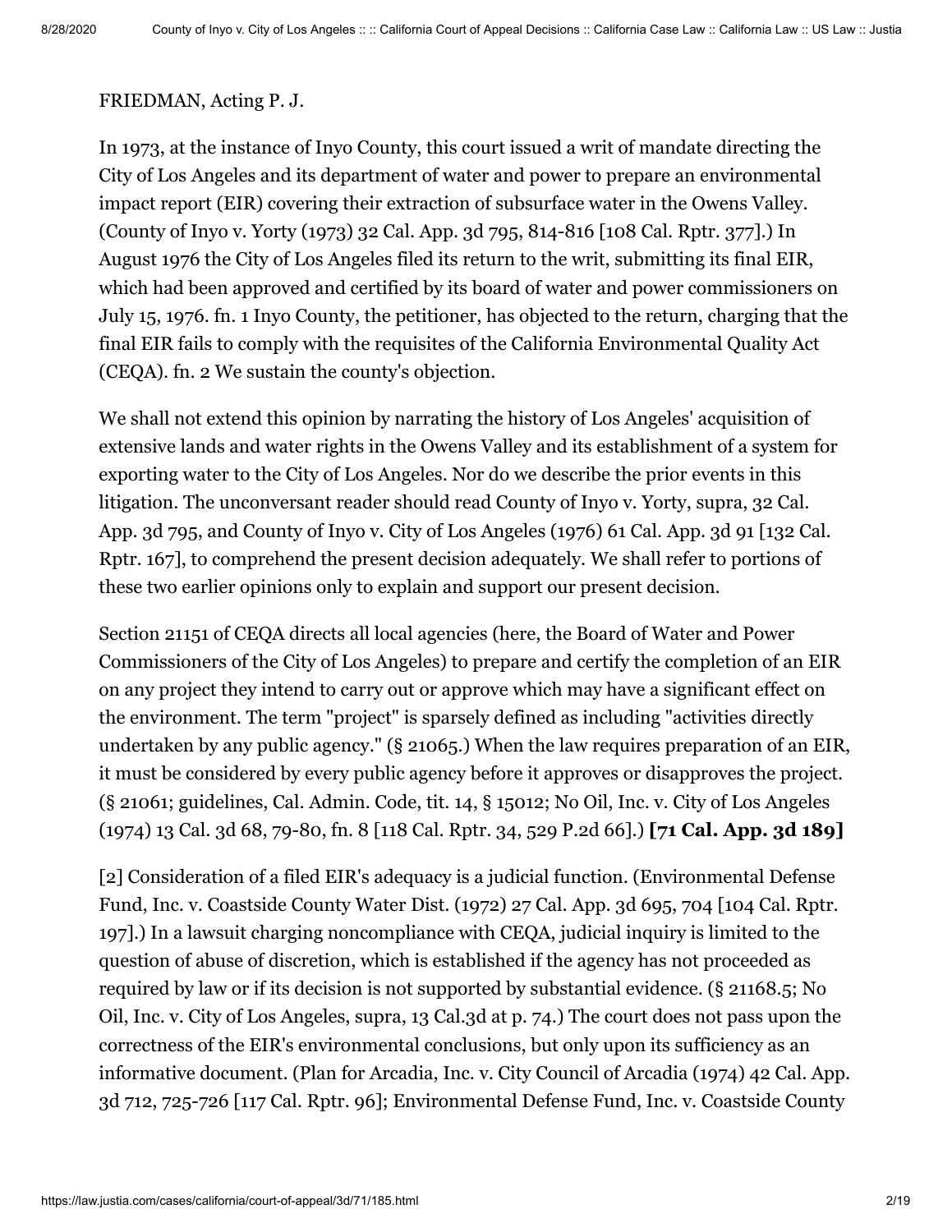Water Dist., supra, 27 Cal.App.3d at p. 705; see also San Francisco Ecology Center v. City and County of San Francisco (1975) [48 Cal. App. 3d 584,](https://law.justia.com/cases/california/court-of-appeal/3d/48/584.html) 593 [122 Cal. Rptr. 100].)

I

Volume I of the final EIR commences with a section entitled "Project Definition and Objectives." In its entirety the section reads as follows:

"The Third District Appellate Court in County of Inyo v. Yorty (32 C.A.3d 795) found that the 'expanded groundwater extraction was a "project" separate and divisible from the Second Aqueduct' (32 C.A.3d 806) and that an EIR was required on the increased pumping.

"The project is an increase in pumping from 89 cubic feet per second (cfs) to 140 cfs measured on a long-term average and from 250 cfs to 315 cfs during the highest single year. The increased puming [sic] is necessary to supply uses of water on City of Los Angeles lands in Inyo and Mono Counties that were not anticipated in 1963 when the Second Aqueduct project was adopted. Those uses consist of greater irrigation for ranching, recreation, fish and wildlife habitat projects, expansion of two fish hatcheries, and domestic supplies for the towns."

So described, the project consists of a proposed increase of 51 cfs in the long-term subsurface extraction rate and an increase of 65 cfs in the high-year rate, these increases being destined solely for "unanticipated" uses within the Owens Valley. So described, the project excludes subsurface extractions designed for export to Los Angeles via the department's twin aqueduct system. **[71 Cal. App. 3d 190]**

The EIR, however, discusses proposals far broader than the initially described project. Indeed, the project concept expands and contracts from place to place within the EIR. These conceptual fluctuations are particularly distinct in an EIR section entitled "Recommended Project." This section opens by focusing on the EIR's initial, narrow project description. fn. 3 Next, it adopts a somewhat broader stance, referring to the designated "project" as one part of the larger operation of the Los Angeles Aqueduct System, thus impelling a "reappraisal" of the rate of export through the aqueducts. This statement provides a transition to a yet wider description of the recommended project, which appears in the footnote below. fn. 4

As compared with the initially defined project, that is, pumping for unanticipated Owens Valley needs, the "recommended project" represents a vastly enlarged concept. It includes a number of described technical features, including: concrete-lining two canals to reduce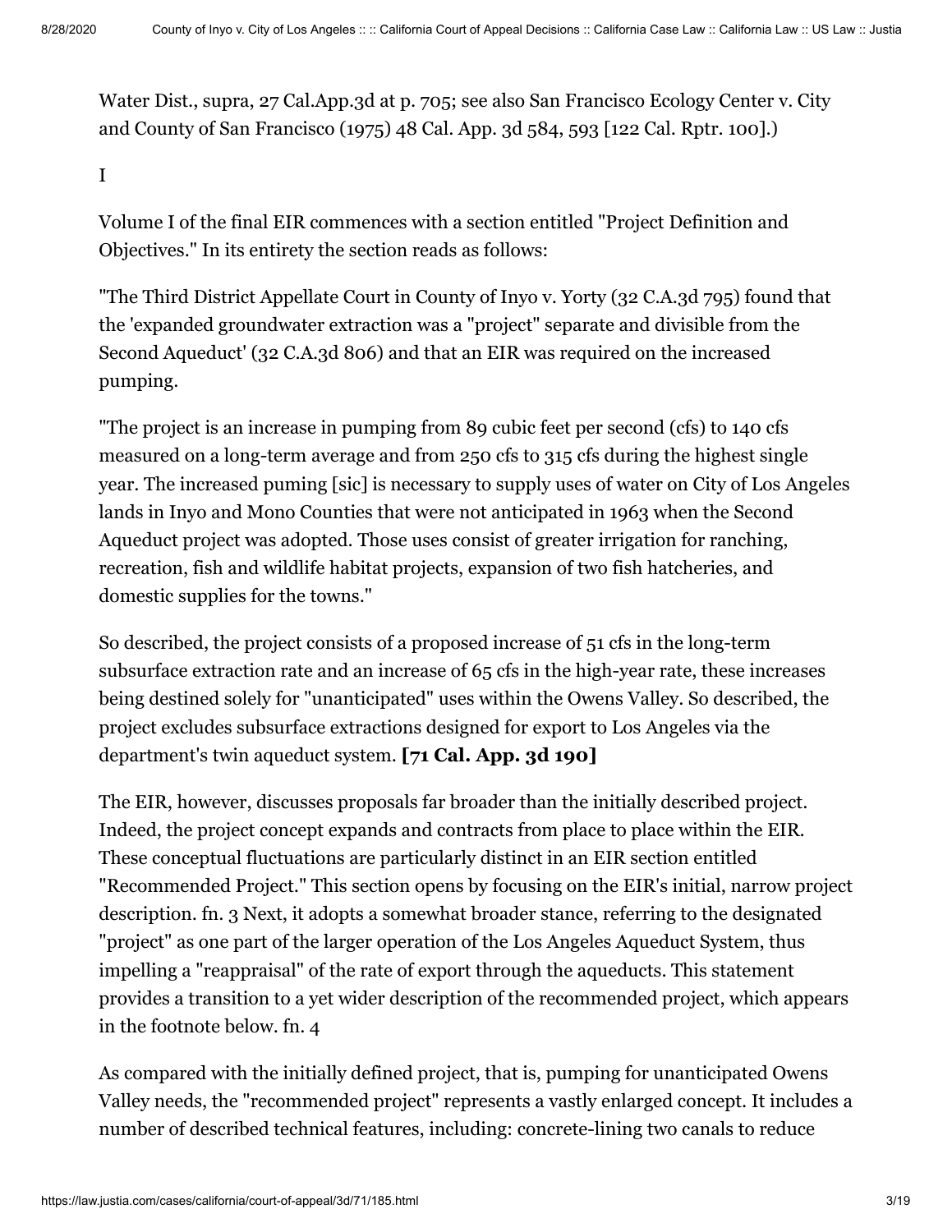percolation to the groundwater basin; in years of high runoff, exportation of additional water from the Owens Valley for the purpose of recharging the San Fernando groundwater basin in Los Angeles County; a water conservation program within the City of Los Angeles; rearrangement of Owens Valley reservoir operations in dry years by cutting the export rate as well as the supply of irrigation water within the valley; reduction of stockwater supplied within the Owens River basin from 18,600 to 5,600 acre-feet; extraction of groundwater at a long-term average pumping rate of 140 cfs and a high-year average of 315 cfs for export via the twin aqueducts as well as for in-valley use.

Two sections of the final EIR describe the recommended project's environmental impact within the Owens Valley. (Vol. I, pp. B-5 to B-13; vol. II, ch. 6, part A.) Inferably, the environmental forecasts are premised upon the 140 cfs long-term extraction rate of the "recommended project" rather than the 51 cfs increase specified in the officially described **[71 Cal. App. 3d 191]** "project." fn. 5 In general, pumping at a long-term rate of 140 cfs would lower the water table of the subsurface basin 10 to 15 feet, altering the ecosystem of the valley floor. Descent of the water table would cause irreversible changes in the pattern of natural vegetation, replacing moisture-loving plants with semidesert species; in some zones decreases in vegetative cover would expose the soil to wind erosion, causing seasonal increases of atmospheric dust. (Final EIR, vol. I, pp. B-5 to B-9; C-13 to C-28.) The shift in the character of the vegetation community would have an impact on fauna, reducing but not eliminating the population of certain animal species. (Id., pp. B-9 to B-11.)

After its completion by the department's staff the final EIR was submitted to the Board of Water and Power Commissioners of the City of Los Angeles. On July 15, 1976, the board adopted a resolution approving the EIR and the "proposed project." The approval resolution commences with an explanation of the project's character; the explanation, as we interpret it, parallels the narrowly restricted project description at the outset of the EIR; the explanation excludes from the project the 89 cfs rate of subsurface extractions designed for export via the Los Angeles aqueduct system. Following that explanation the resolution describes the essential factors of "the proposed increased groundwater pumping project" and approves the project so described. fn. 6 **[71 Cal. App. 3d 192]**

II

The EIR is the heart of the environmental control process. (County of Inyo v. Yorty, supra, 32 Cal.App.3d at p. 810.) CEQA describes the report's purpose -- to provide the public and governmental decision-makers (here, the board of water and power commissioners) with detailed information of the project's likely effect on the environment; to describe ways of minimizing significant effects; to point out alternatives to the project. (§§ 21002.1, 21061,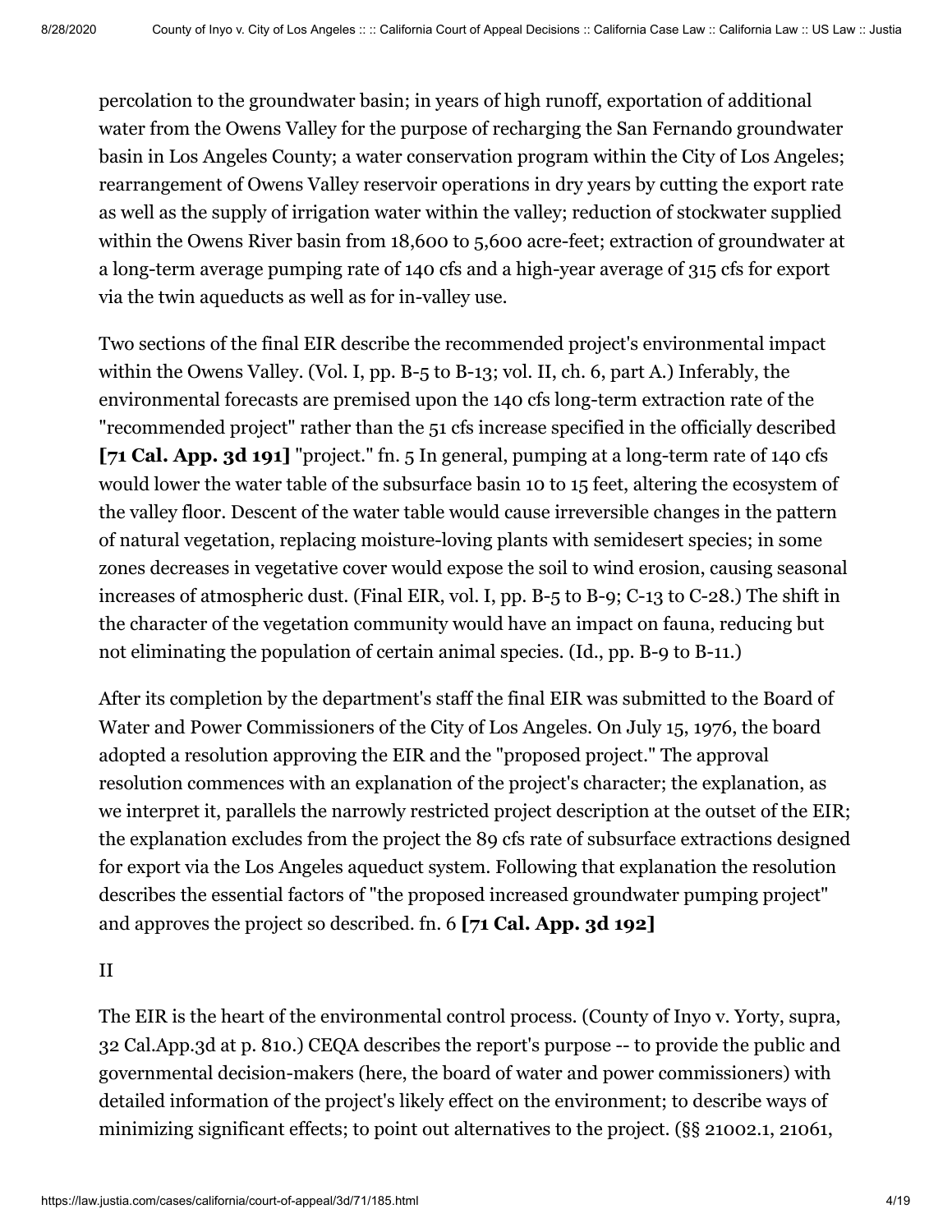21100; Friends of Mammoth v. Board of Supervisors (1972) [8 Cal. 3d 247](https://law.justia.com/cases/california/supreme-court/3d/8/247.html), 263 [104 Cal. Rptr. 761, 502 P.2d 1049].) The EIR process facilitates CEQA's policy of supplying citizen input. (See People v. County of Kern (1974) [39 Cal. App. 3d 830,](https://law.justia.com/cases/california/court-of-appeal/3d/39/830.html) 841 [115 Cal. Rptr. 67].) By depicting the project's unavoidable effects, mitigation measures and alternatives, the report furnishes the decision-maker information enabling it to balance the project's benefit against environmental cost. (See § 21100; Environmental Defense Fund, Inc. v. Coastside County Water Dist., supra, 27 Cal.App.3d at p. 705.) The report should function as an environmental "alarm bell." (County of Inyo v. Yorty, supra, 32 Cal.App.3d at p. 810.)

CEQA defines "project" only by the synonymous term "activity." (§ 21065; cf. Friends of Mammoth v. Board of Supervisors, supra, 8 Cal.3d at pp. 260-262.) In most cases the scope and character of the proposed activity will be clear; when they are not, they can be discerned only in the light of CEQA's policy to "ensure that the long-term protection of the environment shall be the guiding criterion in public decisions." (§ 21001, subd. (d).) The CEQA Guidelines flesh out the "project" concept by referring to it as "the whole of an action, which has a potential for resulting in a physical change in the environment, directly or ultimately. ..." (Cal.Admin.Code, tit. 14, § 15037, subd. (a).) Commenting on the comparable provisions of the National Environmental Policy Act, the federal Supreme Court has pointed out that an accurate description of the project is necessary in order to decide what kind of environmental impact statement need be prepared. (Aberdeen & Rockfish R. Co. v. SCRAP (1975) [422 U.S. 289](https://supreme.justia.com/cases/federal/us/422/289/), 322 [45 L. Ed. 2d 191, 216, 95 S. Ct. 2336]; see also Swain v. Brinegar (7th Cir. 1976) 542 F.2d 364, 369.)

A curtailed or distorted project description may stultify the objectives of the reporting process. Only through an accurate view of the project may affected outsiders and public decision-makers balance the proposal's benefit against its environmental cost, consider mitigation measures, **[71 Cal. App. 3d 193]** assess the advantage of terminating the proposal (i.e., the "no project" alternative) and weigh other alternatives in the balance. An accurate, stable and finite project description is the sine qua non of an informative and legally sufficient EIR.

[4a] In terms of legal sufficiency, the Los Angeles EIR's narrow project description presents two salient features: first, the assumption that subsurface water produced by a long-term pumping rate of 89 cfs and a high-year rate of 250 cfs is outside the "project," available for export as part of the total flow of 666 cfs and immune from CEQA's demands; second, the assumption that the project is confined to increased groundwater extraction (that is, a net increase of 51 cfs in the long-term rate and of 65 cfs in the high-year rate) destined solely for use on city-owned lands in Inyo and Mono Counties.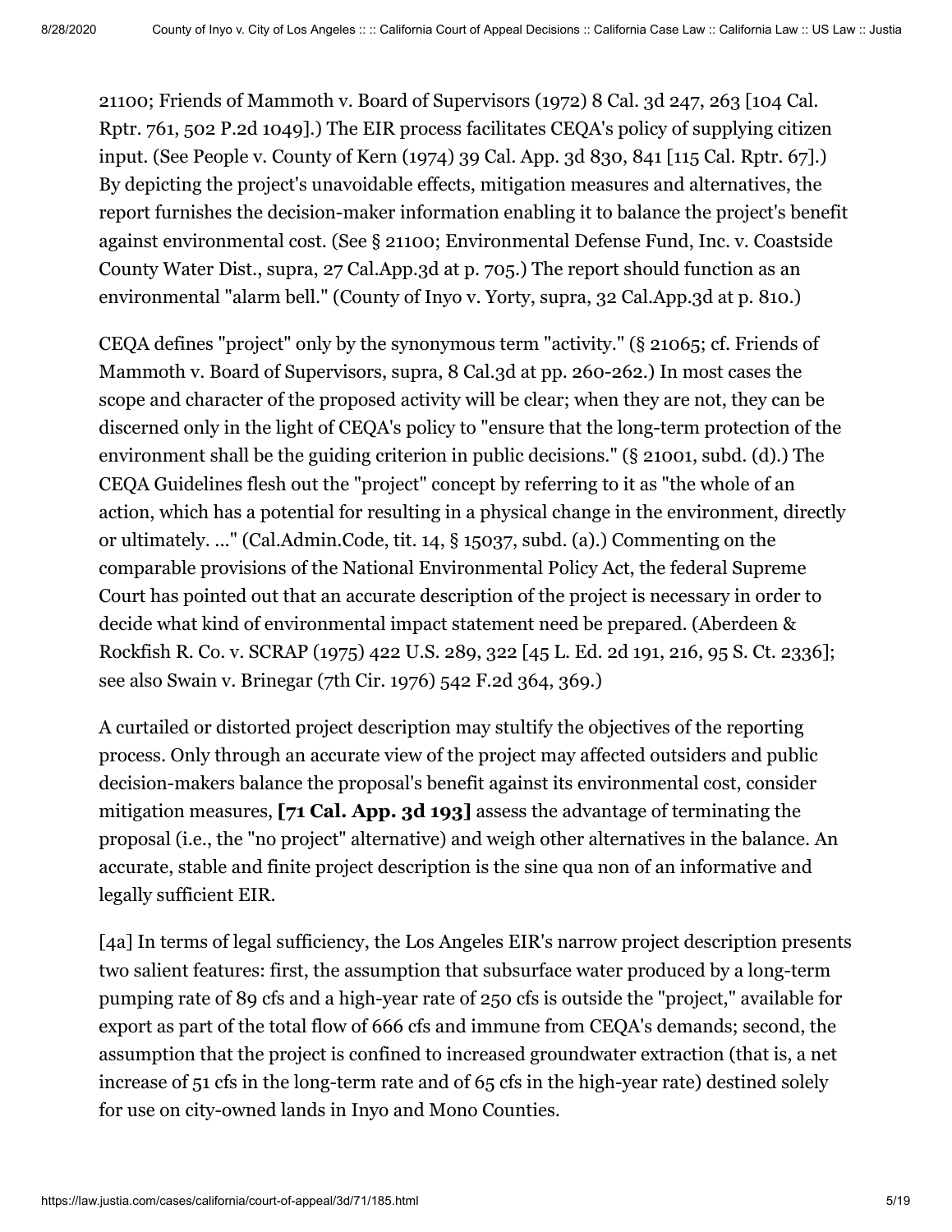These postulates represent an egregious misinterpretation of this court's 1973 decision. They create the foundation for an EIR which falls short of the letter and spirit of the California Environmental Quality Act and fails to satisfy the writ of mandate issued by this court in 1973.

This lawsuit had its origin in an equity action instituted by Inyo County and moved by change of venue to Sacramento County. In its first amended complaint, filed in November 1972, Inyo County sought injunctive restraints upon the extraction of subsurface water for export from the Owens Valley and against utilization of subsurface water in place of surface water within Inyo County. fn. 7 The complaint also sought a mandatory injunction requiring one or more EIRs.

At that point the focus of the lawsuit was clear -- its primary aim was protection of subsurface water aquifers against pumping for the purpose of exportation to Los Angeles; secondarily, it sought to restrict utilization of underground water as a substitute for surface water diverted from in-valley uses to exportation.

At that stage of the litigation, the city insisted that exportation of increased groundwater was an inseparable part of its second aqueduct, an "ongoing project" completed prior to the effective date of CEQA and thus immune from the demands of CEQA. In a declaration filed early in the litigation Duane L. Georgeson, aqueduct engineer in charge of the **[71 Cal. App. 3d 194]** city's water-gathering operations in the Owens Valley, stated: "Although ground water pumping for export has been carried on historically since 1917, expansion of ground water pumping by the Department is part and parcel of the Second Barrel or Second Los Angeles Aqueduct. ... At all times the utilization of Owens Valley ground water and increased ground water pumping have been part and parcel of the Second Los Angeles Aqueduct project. But for the construction of the Second Los Angeles Aqueduct there would have been no need for Los Angeles to increase ground water pumping on a long term average. ... [¶] The increased utilization of water underlying City-owned land in Inyo County is and has been a significant part of the reason for the construction of the Second Los Angeles Aqueduct and the expenditure of \$91,200,000 by the Department. As stated, but for the construction of the Second Los Angeles Aqueduct there would be no reason to increase long term ground water extraction." fn. 8

Thus the City of Los Angeles joined Inyo County in recognizing the primary focus of the lawsuit -- increased utilization of groundwater following the second aqueduct's availability for use. After the superior court denied Inyo County's request for a preliminary injunction, the county filed an appeal and an application for supersedeas in this court. We chose to treat the latter as a petition for mandate and issued an alternative writ. That proceeding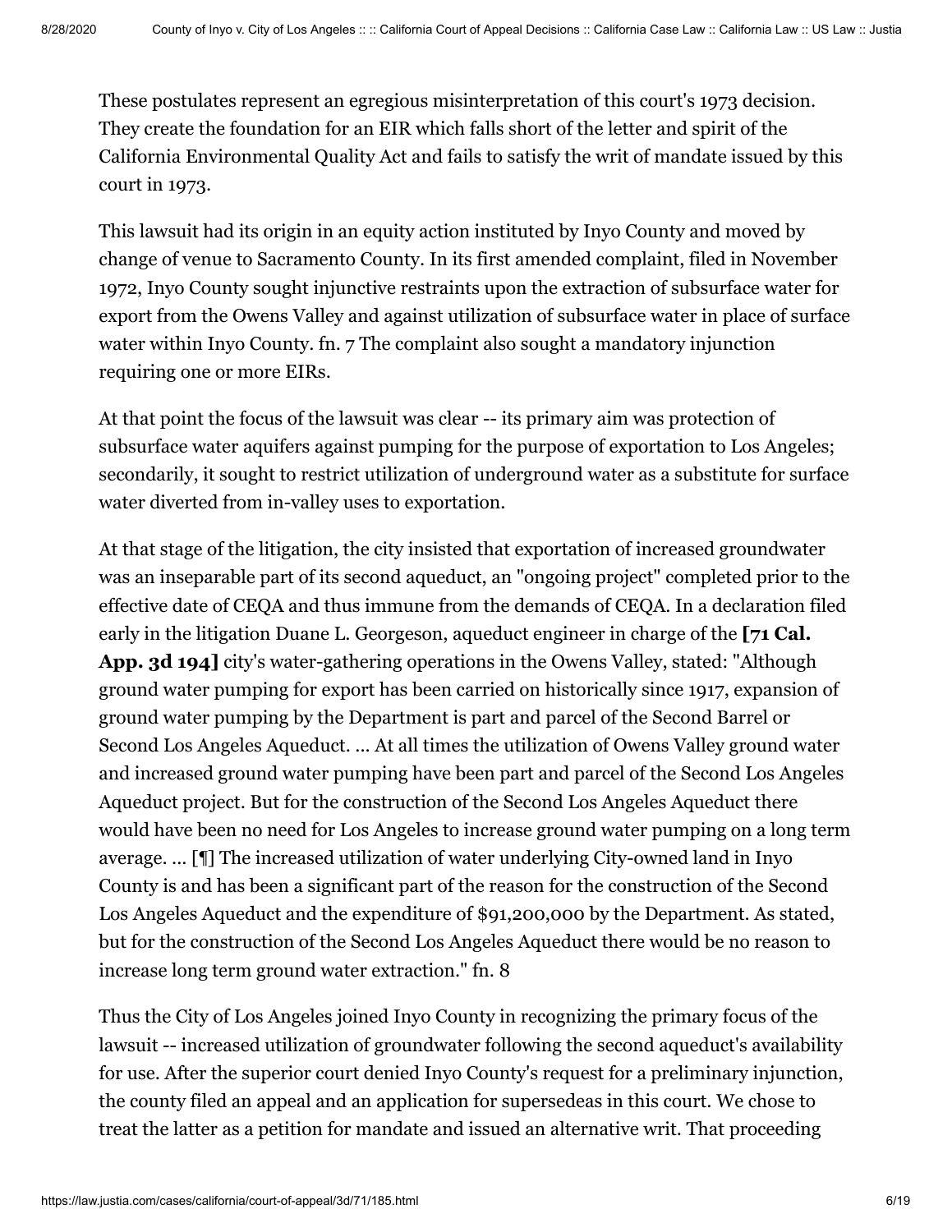culminated in our decision of June 1973 in County of Inyo v. Yorty, supra. At numerous points our decision manifested a continued understanding that the proposed increase of groundwater exportation via the two aqueducts supplied the impetus for the lawsuit and formed its primary concern. We observed: "Narrowly stated, the issue before us is whether City is required to file an EIR with reference to its continued extraction of subsurface waters from the Owens Valley area of County." (32 Cal.App.3d at p. 798.)

We rejected the city's "ongoing project" argument, stating: "While the capacity of both aqueducts was known and presumably fixed irrevocably from the period of planning and design onward (666 cfs), the actual extraction of subsurface water has steadily increased from a long-term average 10.3 cfs during the 35-year period 1935 to 1969, to an estimated 89 cfs in 1963, to an existing capacity of 248 cfs in 1971, to an ultimate capacity of 415 cfs estimated in 1971, to an ultimate pumping capacity of 485 cfs estimated in October 1972. In short, while the capacity of the **[71 Cal. App. 3d 195]** second aqueduct was fixed and known for a number of years before CEQA, the effect of its construction on subsurface water extraction has been a variable but steady escalation, dependent in large part, no doubt, upon the extent of seasonal rain and snowfall from year to year. Thus the ecological impact of the second aqueduct, viewed in conjunction with the underground pumping and measured by the quantity of extraction, has not been fixed but has substantially increased in severity in the period before, during and after its construction. ... [¶] We conclude from the foregoing that the legislative intent so strongly expressed in CEQA can be met only by considering the expanded groundwater extraction as a 'project' separate and divisible from the second aqueduct, and we so treat it." (32 Cal.App.3d at p. 806.)

The final EIR utilizes the last-quoted statement as the departure point for a serious misinterpretation. We had drawn a distinction between the second aqueduct, the physical project completed prior to CEQA, and the CEQA-subject program of expanded groundwater extraction. fn. 9 By an ex parte stroke of the pen, the project definition of the final EIR subtracts a long-term average pumping rate of 89 cfs (i.e., 64,436 acre-feet per year) and a high-year pumping rate of 250 cfs (181,000 acre-feet) from the CEQA-subject side of the line and places it on the exempt side of the line. The EIR views the 89 cfs and the 250 cfs pumping rates as nothing but a baseline from which to describe the CEQAsubject project; the latter, by a process of verbal transmutation, will now be devoted to invalley use and not exported at all. Such are the assumptions underlying the project description of the final EIR.

These assumptions are fallacious. The final EIR represents an ex parte attempt to narrow the city's CEQA obligation -- and the scope of this lawsuit -- down to the relatively small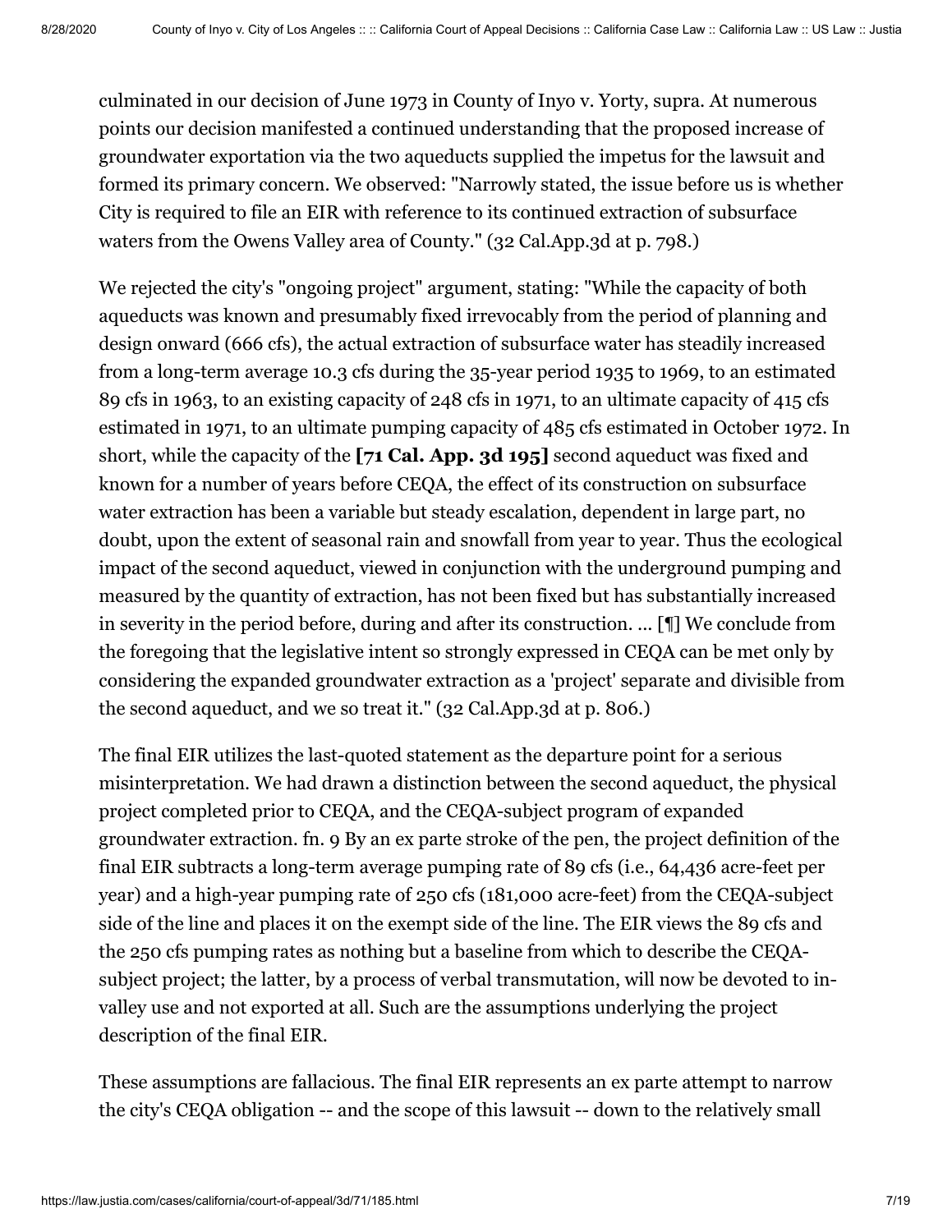flow of underground water destined for in-valley use. The Genesis account of creation draws a figurative line between the water above the firmament and that below. The authors of the final EIR have essayed a similarly figurative line, dividing subsurface waters according to their destination. This was not the line drawn by our June 1973 interpretation of CEQA. According to that interpretation, increased pumping for export via the two aqueducts **[71 Cal. App. 3d 196]** was included in the CEQA-subject project. The EIR's project description excludes that pumping and contradicts that interpretation. fn. 10

At the outset of the EIR process the department of water and power had recognized the uncertainty of its homemade project description. The department released a draft EIR in August 1974, followed by a revised draft in January 1975, both of which were circulated for comment by interested persons and agencies. The revised draft (Final EIR, vol. II, p. 1-1) acknowledges that "there were significantly different interpretations of the Appellate Court's decision with regard to the definition of the project." fn. 11

In any objective view the outlines of the "project" conceived by our 1973 decision were quite clear. They were clear in 1973 and they are clear now. Unfortunately there is a limit to the precision of words. Judicial opinion writers cannot always armor their language against wishful misinterpretation. At the risk of future misinterpretation we shall attempt the following reformulation of our 1973 formulation: The project which forms both the scope of this litigation and the subject of the EIR mandated by this court is the department of water and power's program for increasing the average rate of groundwater extraction and use (both for export and in-valley use) above a baseline rate reasonably representing the average rate of groundwater extraction and use (both for export and in-valley use) preceding the second aqueduct's availability for use. fn. 12 **[71 Cal. App. 3d 197]**

#### III

As we have observed, the Los Angeles EIR does not cling to its truncated project description. Rather, it shifts from that description to a "reappraisal" of the rate of water export and then to a third concept called the "recommended project." The recommended project includes not only the rate of groundwater extraction but also the management of exports of mixed surface and subsurface water arriving in Los Angeles via the twin aqueducts. Its features are summarized in the approval resolution of the board of water and power commissioners; they are quoted in footnote 6, ante.

The elasticity of the project concept does not vitally affect the "impact" sections of the report. The forecasts of environmental consequences in the Owens Valley are premised upon a long-term pumping rate of 140 cfs, which approximates the "project" as conceived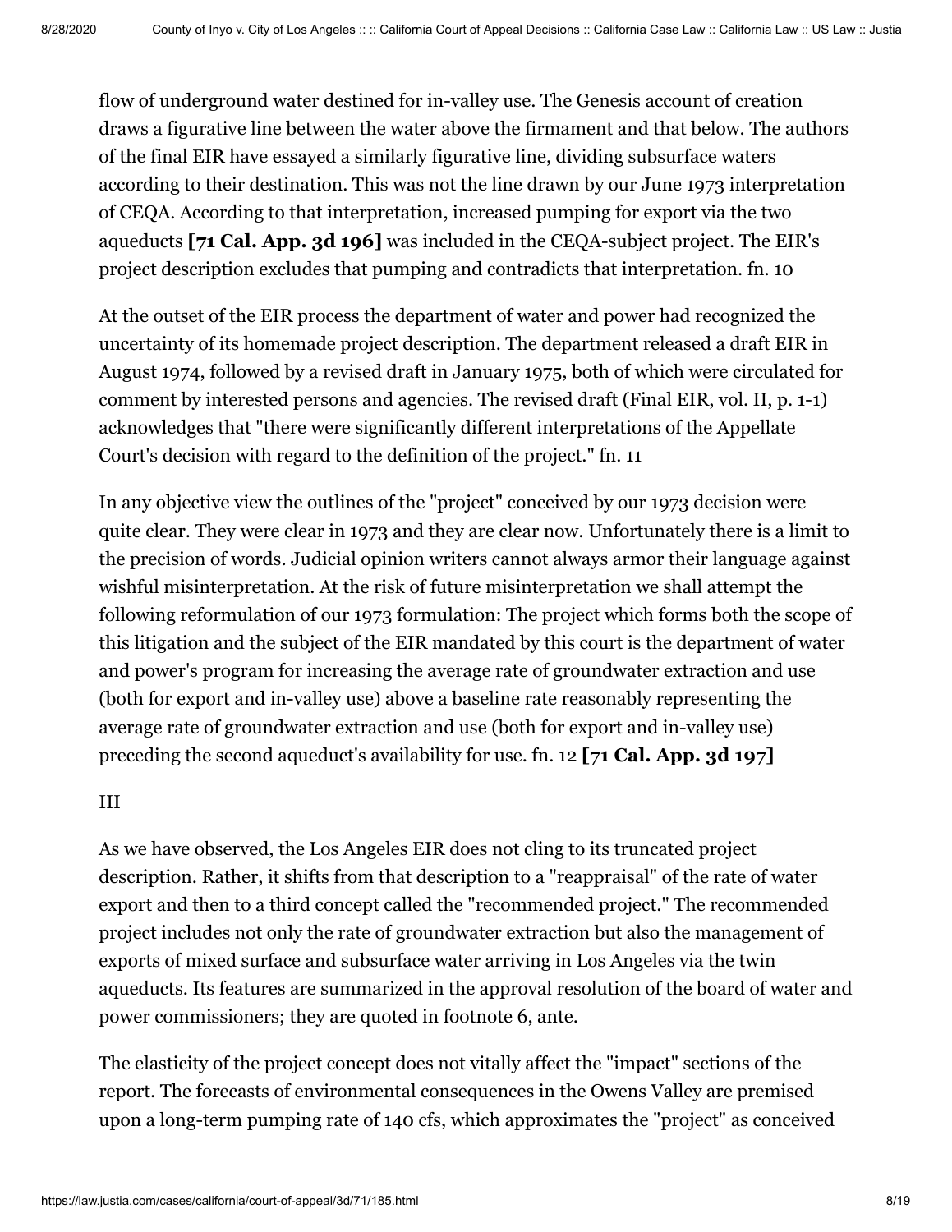in this court's decision of June 1973. (See fn. 12, ante, and accompanying text.) Thus the informative quality of the EIR's environmental forecasts is not affected by the ill-conceived, initial project description.

Inyo County strongly criticizes the environmental impact sections of the EIR, charging that the report understates the harm to flora and fauna of the Owens Valley and fails to describe air pollution potentialities. Courts are not equipped to select among the conflicting opinions of warring experts. [5] It is not the function of the court to determine the accuracy of the report's environmental forecasts. (Plan for Arcadia, Inc. v. City Council, supra, 42 Cal.App.3d at pp. 725-726; see Gelpe & Tarlock, The Uses of Scientific Information in Environmental Decision-making (1974) 48 So.Cal.L.Rev. 371, 407-411.) Reasonable foreseeability is enough. (Scientists' Inst. For Pub. Info., Inc. v. Atomic Energy Com'n (D.C.Cir. 1973) 481 F.2d 1079, 1092 [156 App.D.C. 395].)

The incessant shifts among different project descriptions do vitiate the city's EIR process as a vehicle for intelligent public participation. [6] The city contends that dissemination of information to the general public was not a statutory objective of CEQA at the time of the EIR process, which was completed in July 1976. Section 21061 of CEQA now declares that an environmental impact report's purpose is to provide public agencies and the public in general with detailed information concerning the proposed project's likely environmental effects. The phrase "and the public in general" was inserted as the result of a 1976 **[71 Cal. App. 3d 198]** amendment which did not become effective until November 30, 1976. (Stats. 1976, ch. 1312.)

The contention is incorrect. Before the 1976 amendment the courts had discerned in CEQA a purpose to assure general public input both in the formulation of the EIR and in the ultimate governmental decision. (Friends of Mammoth v. Board of Supervisors, supra, 8 Cal.3d at p. 263, fn. 8; Environmental Defense Fund, Inc. v. Coastside County Water Dist., supra, 27 Cal.App.3d at p. 705; People v. County of Kern, supra, 39 Cal.App.3d at p. 841; see Guidelines, Cal. Admin. Code, tit. 14, § 15164.) The 1976 amendment did no more than articulate a preexisting, implied demand.

A curtailed, enigmatic or unstable project description draws a red herring across the path of public input. Among the public comments in the final EIR were many objections and expressions of uncertainty aroused by the department's homemade project description. In general, critics charged that the city's real objective was the long-term exportation of 666 cfs of ground and surface water via the Los Angeles aqueducts, rather than the narrow proposal to augment groundwater extraction for "unanticipated" uses within the Owens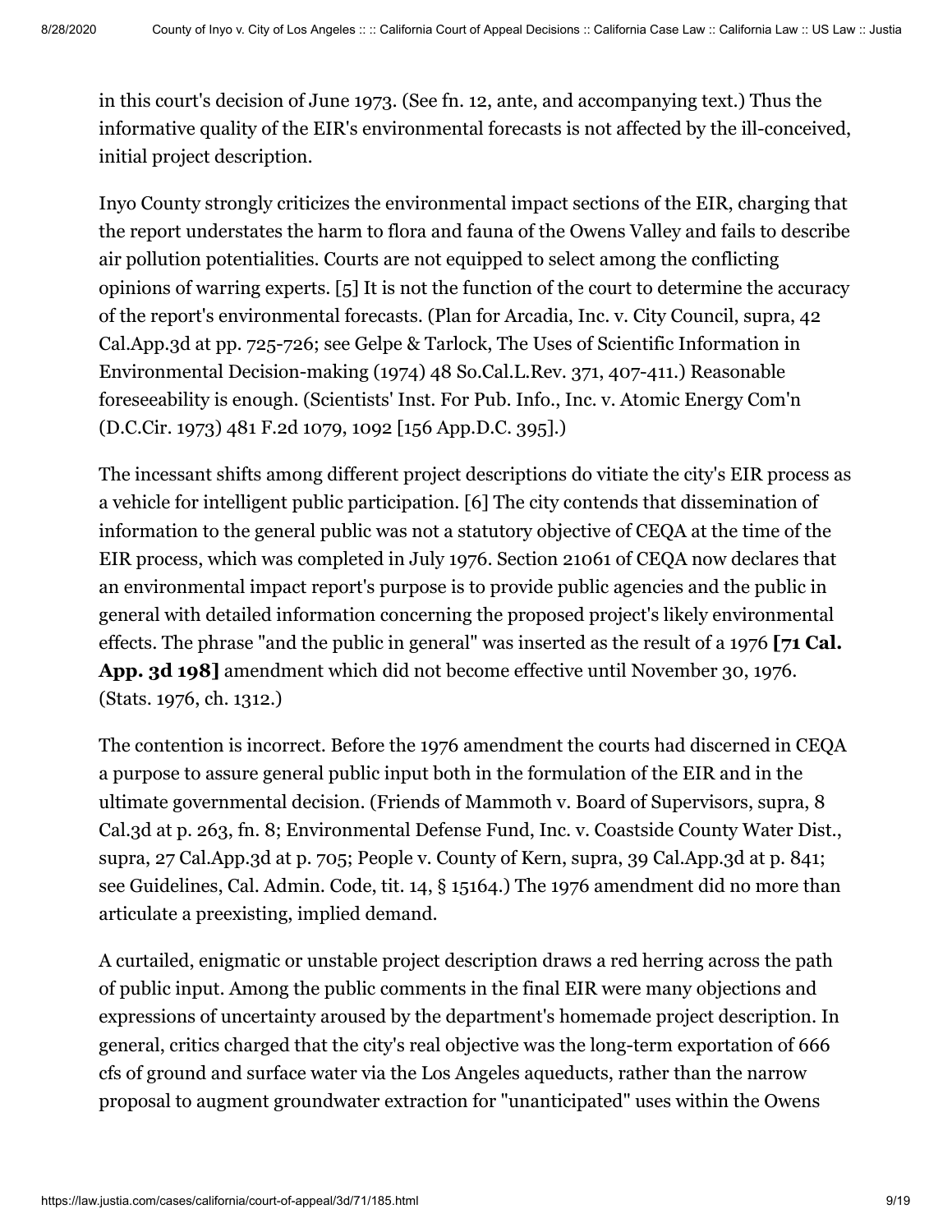Valley; that a long-continued draft of 666 cfs would dwarf the environmental damage caused by the relatively minor increase of groundwater pumping for in-valley use.

One authoritative comment emanated from the State Water Resources Board. In an April 1975 memorandum which was subsequently forwarded to the city, the board's executive officer declared: "Our basic concern with both the draft EIR and the [revised draft] is that the 'project' is considered improperly within the meaning of the California Environmental Quality Act. ... The descriptions of project features and analysis of impacts are almost entirely focused on the pumping of groundwater and its use on city-owned lands within Mono and Inyo Counties. The effect of preparing the [revised draft EIR] in this manner is to divert attention from the impacts of the major project which is importation of additional water to Los Angeles." fn. 13 **[71 Cal. App. 3d 199]**

In its own comments on the revised draft EIR, Inyo County complained: "The document leaves the reader quite confused as to the objectives ... The revised draft EIR purports to be an EIR on a reassessment of city policies regarding the use of water on city lands in the Owens Valley while at the same time it seems to assume the filling of the second aqueduct." (Final EIR, vol. III, appen. 2.)

Similar comments were received from other sources. The final EIR rejected all these criticisms, declaring: "Project is increased pumping for uses on City lands in Mono and Inyo Counties. Second Aqueduct is a separate part of DWP operations. The pumping rate above which the increase takes place is 89 cfs measured on a long-term average and 250 cfs measured on a one-year average." (Id., vol. I, p. A-7.)

The small-scale groundwater project described at the outset was dwarfed by the "recommended project" ultimately endorsed by the final EIR and approved by the board of commissioners. Commencing with its modest proposal to pump an additional 51 cfs for "unanticipated" uses within the Owens Valley, the final EIR became the vehicle for an approval resolution dealing with important, large-scale phases of the city aqueduct management program. Massive fruits blossomed from the tiny seed of the initial project description -- dry-year curtailment and wet-year expansion of combined surface and subsurface exportation in unspecified quantities; storage of Owens Valley water in the subsurface basin of the San Fernando Valley in Los Angeles County; construction of a pipeline in the San Fernando Valley; a water conservation program within the City of Los Angeles through an intensified public education effort. fn. 14

We reiterate -- an accurate, stable and finite project description is the sine qua non of an informative and legally sufficient EIR. The defined project and not some different project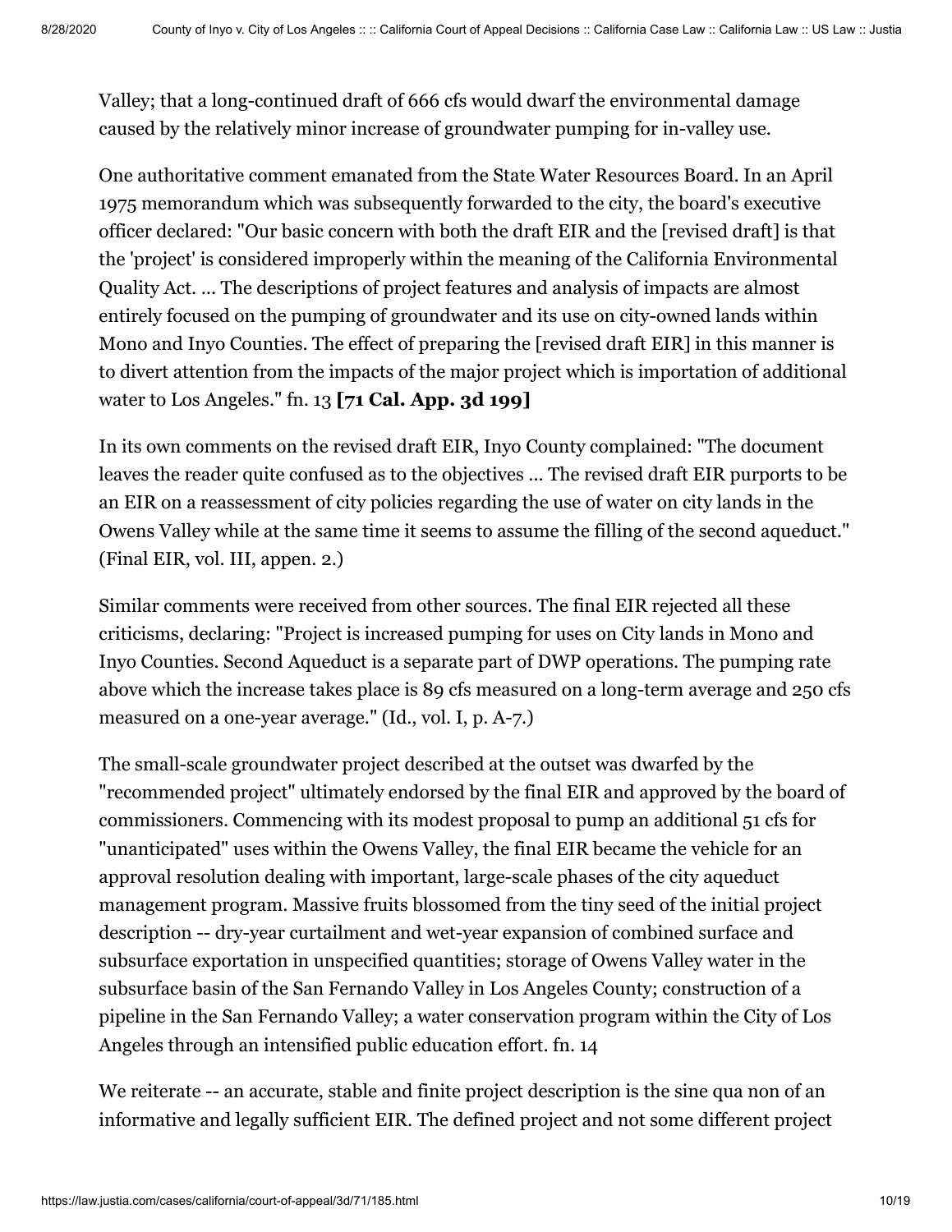must be the EIR's bona fide subject. The CEQA reporting process is not designed to freeze the ultimate proposal in the precise mold of the initial project; indeed, new and unforeseen insights may emerge during investigation, evoking revision of the original proposal. (Bozung v. Local Agency Formation Com. (1975) [13 Cal. 3d 263,](https://law.justia.com/cases/california/supreme-court/3d/13/263.html) 284-285 [118 Cal. Rptr. 249, 529 P.2d 1017].) Here, in contrast, the interrelated character of the proposals was known in advance. Here, the selection of a narrow project as the launching pad for **[71 Cal. App. 3d 200]** a vastly wider proposal frustrated CEQA's public information aims. The department's calculated selection of its truncated project concept was not an abstract violation of CEQA. In formulating the EIR, the department of water and power did not proceed "in a manner required by law." (§ 21168.5.)

## IV

An EIR must describe all reasonable alternatives to the project. (§ 21061; Guidelines, Cal.Admin.Code, tit. 14, § 15143, subd. (d).) We summarize the six alternatives listed in the final EIR:

Alternative 1 would supply city-owned lands with water generated by a long-term pumping rate of 180 cfs (less 89 cfs destined for export) and a high-year average of 385 cfs. This rate of pumping would "cause changes in native vegetation over comparatively large areas on the valley floor." (Final EIR, vol. II, p. 3-16.)

Alternative 2 would continue existing water uses on city land within the valley but reduce groundwater extraction to a long-term average rate of 100 cfs (including the 89 cfs designed for export). Rate of deliveries for consumptive use would be sustained by lining the canals and ditches with concrete and preventing water seepage into the underground basin. A high capital cost, some damage to vegetation and a dimunition of subsurface recharge are foreseen. (Id., p. 3-17.)

Alternative 3 offers a long-term pumping rate of 140 cfs (including 89 cfs designed for export) and a high-year average of 345 cfs. It would distribute the water differently among the various categories of the city's Owens Valley commitments, reducing the proportion available for irrigation. (Id., p. 3-17.)

Alternative 4 would reduce total groundwater pumping to a long-term rate of 90 cfs (including 89 cfs available for the aqueducts), reducing irrigated acreage from 18,700 to 1,600 acres and providing groundwater primarily for town domestic supplies. It would substantially reduce the local cattle industry, damage the local economy and turn irrigated acreage into "rabbitbrush scrubland." (Id., at p. 3-18.) According to the report, the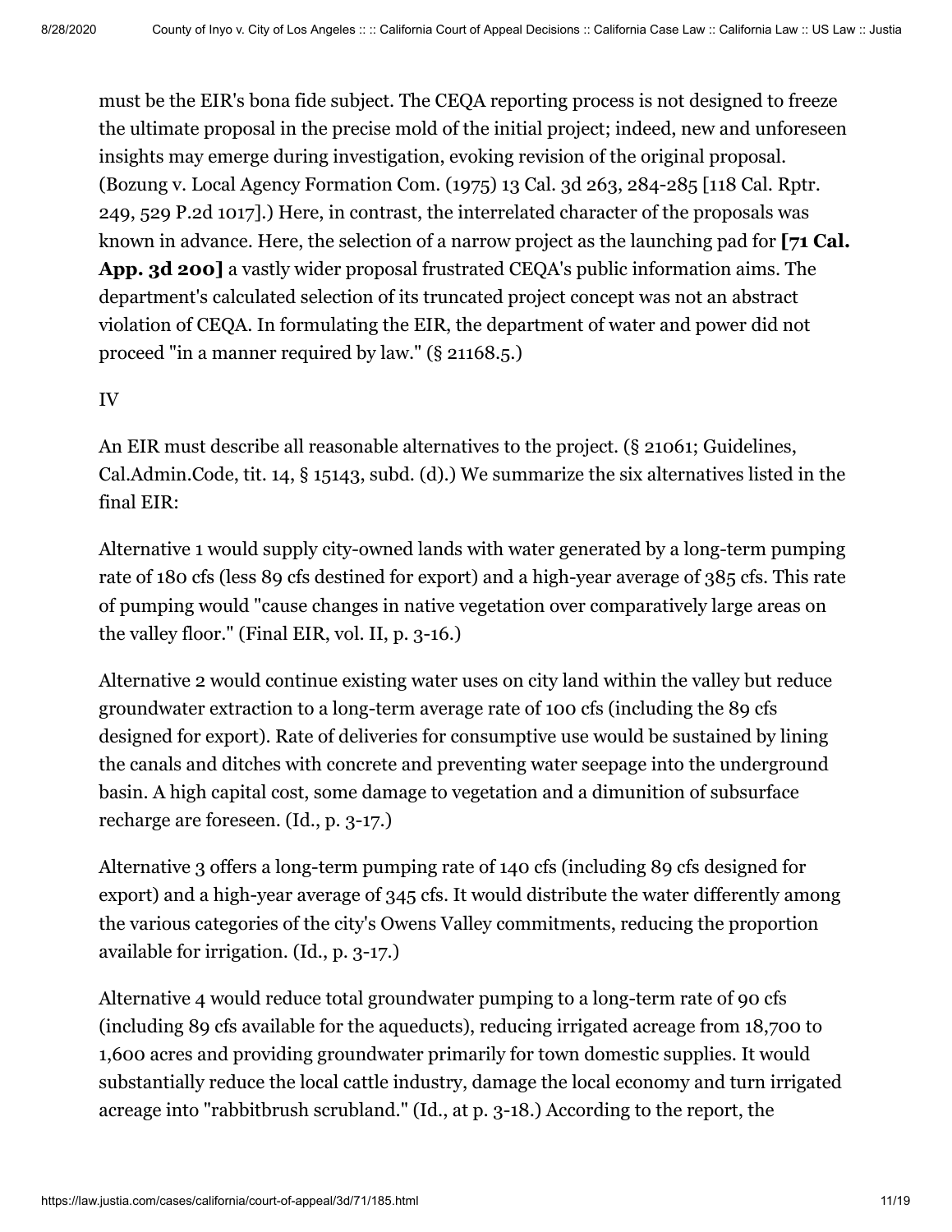curtailment of cattle-raising would prevent over-grazing, provide more forage for wildlife, make the area more available for ecology classes, sight-seeing, fossil collection and other pastimes. (Id., p. 3-8.) **[71 Cal. App. 3d 201]**

Alternative 5 proposes a total groundwater pumping rate of 90 cfs, the maintenance of existing rates of supply to Owens Valley uses and a 90 cfs reduction in exportation via the aqueducts. The 90 cfs reduction in aqueduct deliveries to the Los Angeles area would be replaced by the purchase of water from the Metropolitan Water District. The purchase price of water and the power costs would add about \$7 million per year to the operating expenses of the department of water and power. (Id., at p. 3-18.)

Alternative 6 would combine alternatives 4 and 5. It would severely restrict deliveries to city lands within the Owens Valley, curtail the aqueduct export by 90 cfs and require purchase of replacement water from the Metropolitan Water District. The subsurface basin would be pumped at only 10 cfs to supply the towns within the Owens Valley. (Id., p. 3-19.) This alternative would severely affect the cattle-raising economy of Inyo County which depends almost entirely on city-owned lands. (Id., p. 3-15.) Alternative 6 is the last of the project alternatives enumerated in the final EIR.

The final EIR describes these options as alternatives "relative to the uses of water on cityowned lands and the export of water to Los Angeles." (Id., vol. II, p. 3-1.) They are, for the most part, conceived as choices to be weighed against the impermissibly truncated project for increasing the groundwater extraction by 51 cfs.

Alternative 1 proposes pumping a net increase of 91 instead of 51 cfs for the identical invalley uses; it is not a meaningful alternative to the "project" for it simply proposes greater environmental invasion for the same purposes. (See  $\S$  21002.) Alternative 3 is no more meaningful. It apparently assumes combined long-term pumping of 89 cfs for export and 51 cfs for the uses described in the artificially curtailed project description. It offers a management or distribution alternative, not an environmentally significant alternative.

Although alternative 4 is not labeled as the "no project alternative," the city asserts that it is actually tendered for that purpose. It fails to fulfill that purpose. In order to mark out a "no project alternative," the EIR should describe what condition or program preceded the project. Alternative 4 does not portray the pre-project stage; does not describe what quantities of water from what surface or subsurface sources were supplied to what lands. The litigation record supplies some helpful data. For many years before the construction of the second aqueduct the city **[71 Cal. App. 3d 202]** had supplied irrigation water (surface and subsurface) to ranchers on city-owned lands. The 1963 report on feasibility of the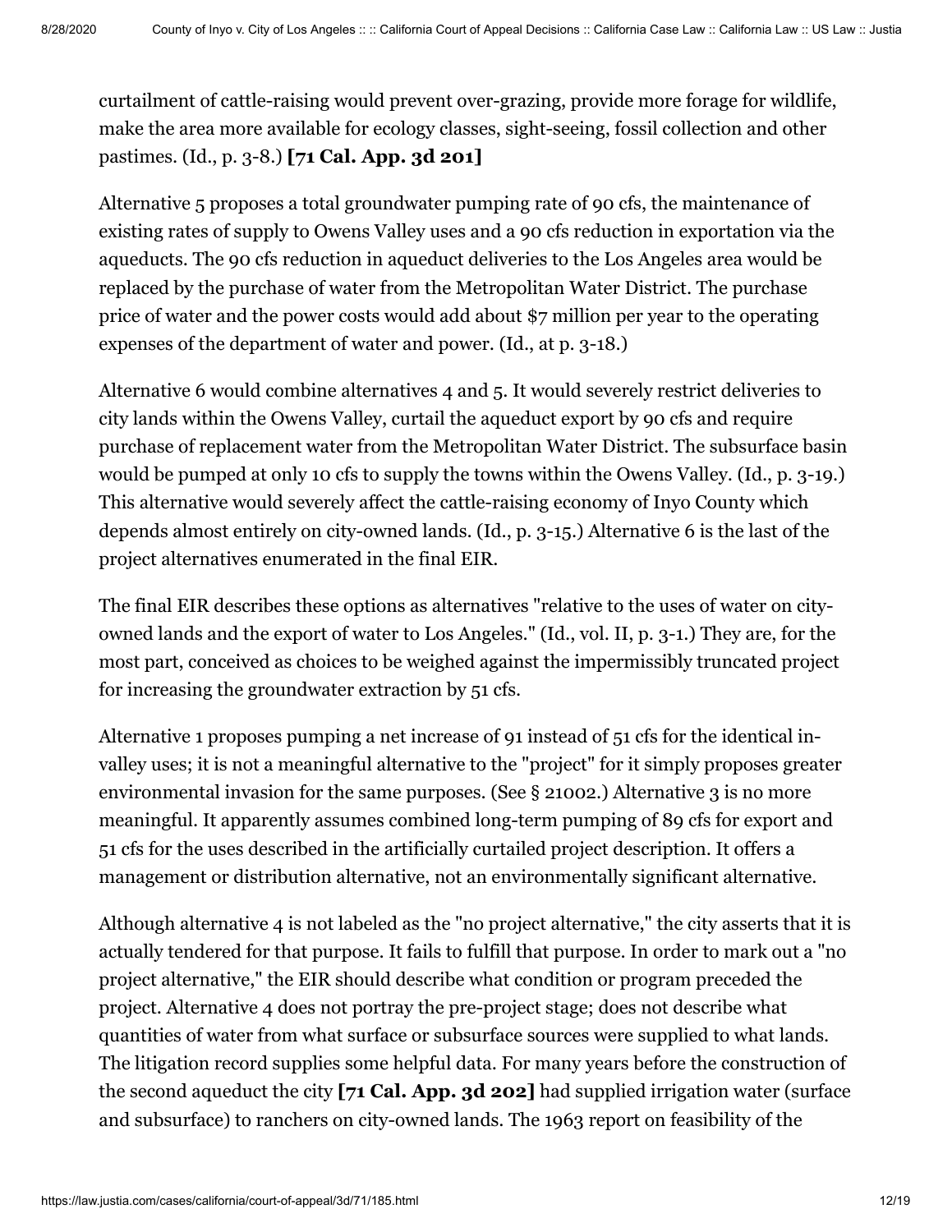Second Los Angeles Aqueduct stated that total Inyo-Mono acreage (inclusive of Indian lands) then supplied with city irrigation water was 40,117 acres, of which 31,817 acres were supplied on an interruptible basis. (1963 Report, vol. VI, p. 6-13.) In 1973, 10 years later, Mr. Georgeson filed an affidavit in the Sacramento Superior Court proceeding, stating that approximately 19,000 acres of city-leased land (11,000 in Inyo County and 8,000 in Mono County) were being supplied with irrigation water. The project described in the EIR would supply subsurface water for uses "not anticipated" in 1963, when the second aqueduct was planned. As a purported "no project" alternative to fulfilling these unanticipated uses, alternative 4 would deny water to both anticipated and unanticipated uses, including the bulk of land supplied in 1963. Alternative 4 offers a synthetically conceived election between the synthetically conceived project and destruction of the Owens Valley cattle industry. The EIR's project description and its purported "no project" alternative simply do not match.

Alternatives 2 and 5 represent true alternatives to the narrowly described project. The latter would reduce exports and utilize the reduction as a substitute for the proposed 51 cfs increase in groundwater extraction. Alternative 6 is much broader than alternative 4; it echoes the latter's threat to choke off water supplied to ranchers who had been receiving it in 1963. In the latter respect, it is not a genuine "no project" alternative.

Collectively, the list of alternatives does not match the project as conceived in this court's 1973 decision. On the assumption that 10 cfs was the average pumping rate preceding the second aqueduct's availability and that the proposed average extraction will be 140 cfs, the CEQA-subject project within the range of this court's writ of mandate would consist of a net increase of 130 cfs in the average pumping rate, designed both for export and in-valley use. Exported water will never return to the Owens Valley aquifers; some locally used water will. The environmental consequences of a program for mixed export and local use are necessarily different from those emanating from local use alone. The alternatives to a net increase of 130 cfs for mixed export and local use are quite different from the alternatives to a net increase of 51 cfs for local use alone. The EIR embodies a distinct refusal to view the 130 cfs increase as a "project" and offers no alternatives to it. **[71 Cal. App. 3d 203]**

Alternatives 5 and 6 embody a proposal for abstention from increasing the draw on the Owens Valley groundwater basin, for reduction of exports, utilization of the reduction for in-valley needs and purchase of replacement water from an outside source for use in Los Angeles. That proposal presents the board of water and power commissioners with a choice between economic and environmental values. [7] The underlying policy and express provisions of CEQA limit the approving agency's power to authorize an environmentally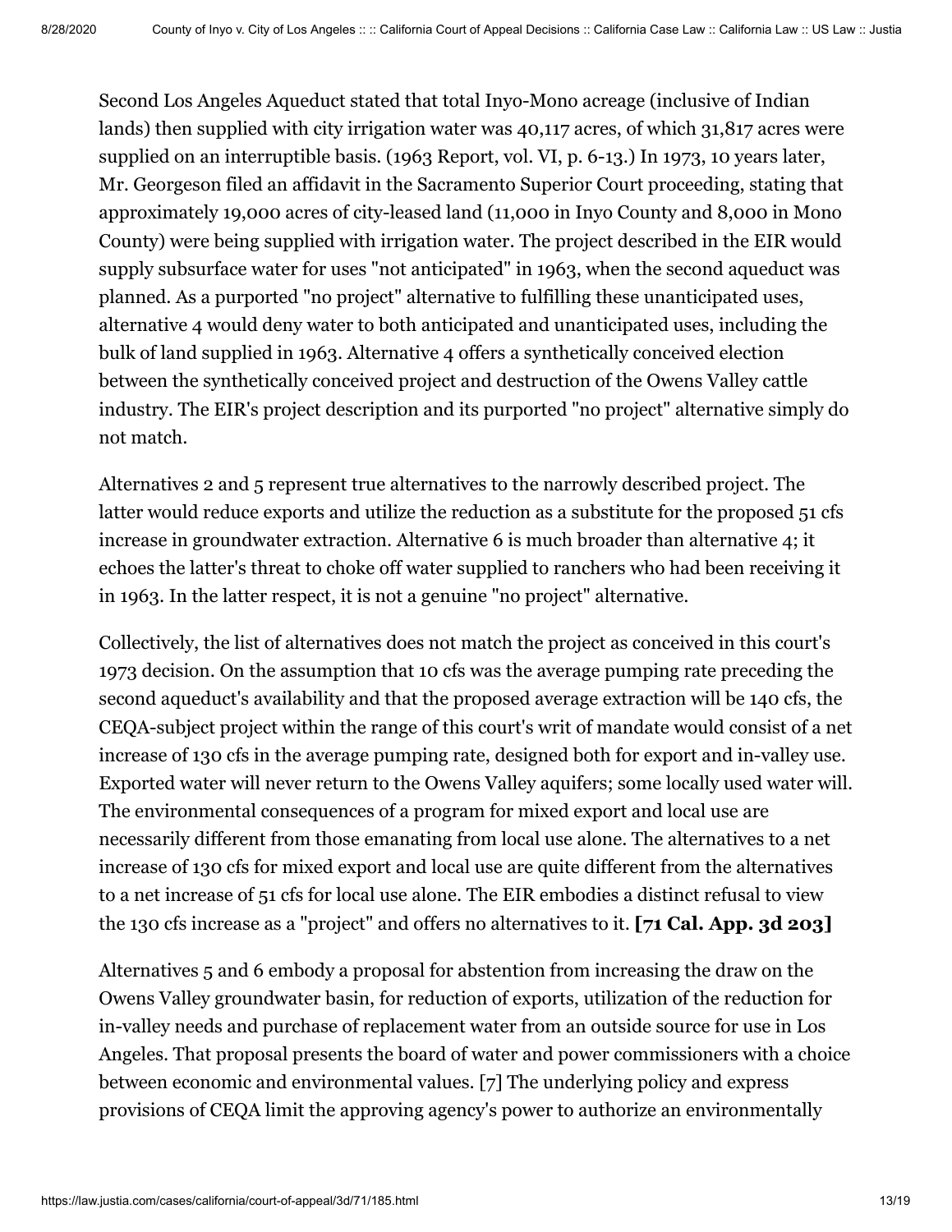harmful proposal when an economically feasible alternative is available. (§§ 21002, 21002.1, subd. (c); see also Friends of Mammoth v. Board of Supervisors, supra, 8 Cal.3d at p. 263, fn. 8; San Francisco Ecology Center v. City and County of San Francisco, supra, 48 Cal.App.3d at pp. 590-591; Younger, Environmental Protection in California: Perspective Of The Attorney General (1974) 5 Pacific L.J., 19.) Notably, the Los Angeles EIR omits another alternative, one freighted with costs other than dollars. The omitted alternative is a tangible, foreseeably effective plan for achieving distinctly articulated water conservation goals within the Los Angeles service area. It is doubtful whether an EIR can fulfill CEQA's demands without proposing so obvious an alternative.

[8] A major function of an EIR is "to ensure that all reasonable alternatives to proposed projects are thoroughly assessed by the responsible official" or board. (Wildlife Alive v. Chickering (1976) [18 Cal. 3d 190,](https://law.justia.com/cases/california/supreme-court/3d/18/190.html) 197 [132 Cal. Rptr. 377, [533 P.2d 537\]](https://law.justia.com/cases/arizona/supreme-court/1975/11702-0.html).) The report must describe all reasonable alternatives to the project including those capable of reducing or eliminating environmental effects; the specific alternative of "no project" must also be evaluated. (§§ 21002, 21100; Guidelines, Cal.Admin. Code, tit. 14, § 15143, subd. (d).)

[4b] Because the final EIR does not include a genuine "no project" alternative, because its list of alternatives is not tied to a reasonably conceived or consistently viewed project, the Los Angeles EIR does not comply with CEQA's demand for meaningful alternatives. This lack results in an EIR which does not meet CEQA's goal of ensuring that "the long-term protection of the environment shall be the guiding criterion in public decisions." (§ 21001, subd. (d).)

#### V

As we stated at the outset, we sustain Inyo County's objection to the city's return to the writ of mandate, holding that the EIR prepared by the department of water and power fails to comply with CEQA. The **[71 Cal. App. 3d 204]** parties, as well as amici curiae, have raised other questions, including legality of the approval resolution of the Board of Water and Power Commissioners. These questions broaden the issues beyond those entailed in the measurement of the EIR's sufficiency; hence we do not examine them. It is enough to say that the final EIR falls short of compliance with the California Environmental Quality Act; that a legally sufficient EIR is a precondition to legality of the public agency's approval resolution (§ 21151; see People v. County of Kern, supra, [39 Cal. App. 3d 830](https://law.justia.com/cases/california/court-of-appeal/3d/39/830.html); Environmental Defense Fund, Inc. v. Coastside County Water Dist., supra, 27 Cal.App.3d at pp. 703-704); that this court's peremptory writ of mandate will not be satisifed until a valid EIR is prepared, certified and filed.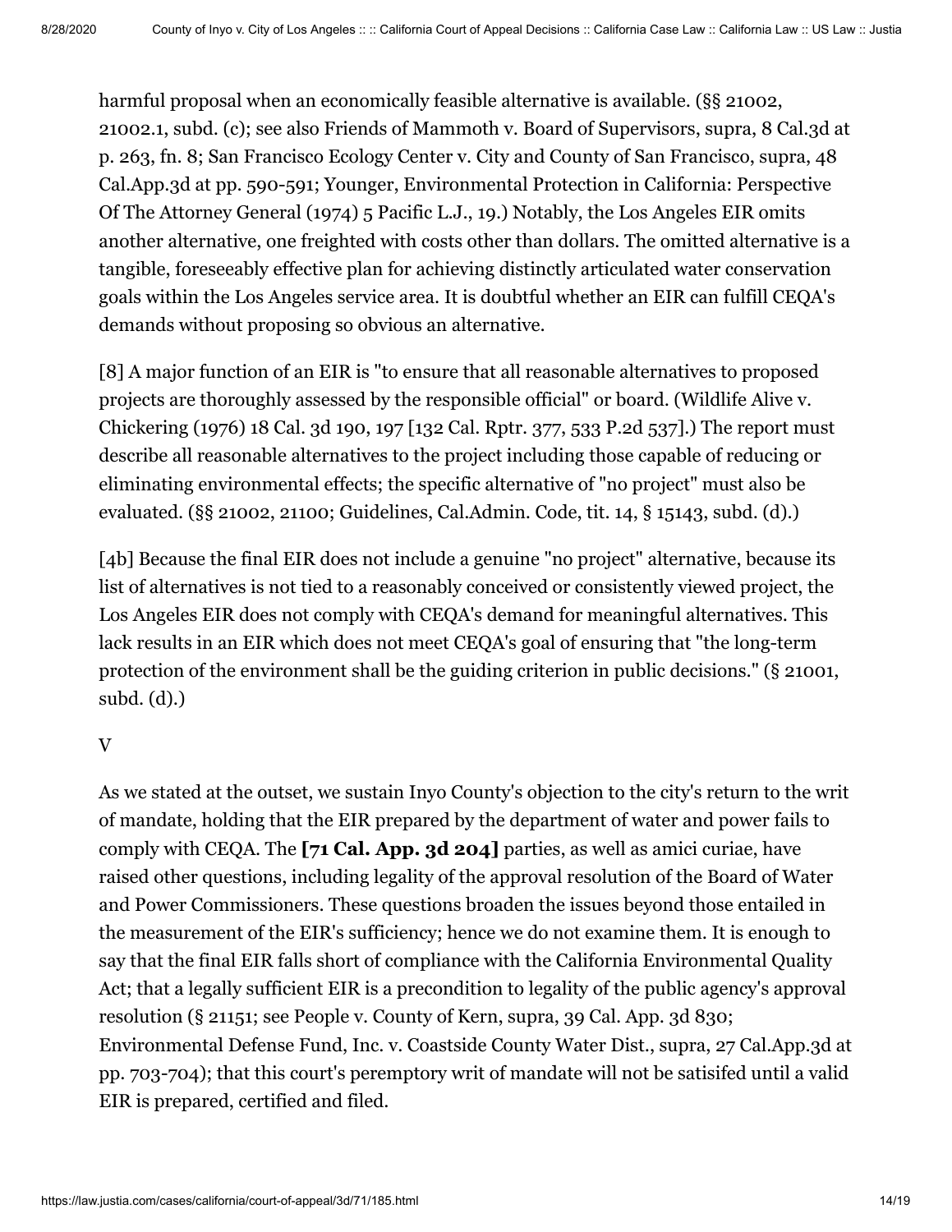The perimeters of this lawsuit do not necessarily mark the boundaries of the city's CEQAimposed obligations. Our writ of mandate directs the preparation of a legally sufficient EIR covering the projected increase of subsurface drawdown in the Owens Valley. "The subsurface water which forms the subject of this lawsuit is one component of an integrated array of water resources -- surface runoff, natural and artificial reservoirs, springs, groundwater basins, and transport facilities. Control over such an array permits shifts from one source to another as natural needs or management desires may dictate." (County of Inyo v. City of Los Angeles, supra, 61 Cal.App.3d at p. 100.) Increased utilization and changes in management of these integrated water resources resulting from completion of the second aqueduct may itself constitute a project or an integrated series of projects calling for a comprehensive EIR. In a comment to the department of water and power dated April 4, 1975, the state Attorney General noted: "The legal question presented to the Court of Appeal [in County of Inyo v. Yorty, supra, [32 Cal. App. 3d 795\]](https://law.justia.com/cases/california/court-of-appeal/3d/32/795.html) was not broad enough to include the issue of CEQA's application to Los Angeles' entire water management activities." The Attorney General observed that a "serious unresolved legal question" exists whether the Department of Water and Power must prepare an EIR covering its "ultimate project." (Vol. III, Final EIR, appen. 2.) fn. 15 **[71 Cal. App. 3d 205]**

A public agency need not and should not await the compulsion of judicial decrees before fulfilling the demands of CEQA. In a related context a federal court has declared: "To make faithful execution of this duty contingent upon the vigilance and diligence of particular environmental plaintiffs would encourage attempts by agencies to evade their important responsibilities. It is up to the agency, not the public, to ensure compliance with [the environmental control statute] in the first instance." (City of Davis v. Coleman (9th Cir. 1975) 521 F.2d 661, 678.) We indulge in this deliberate dictum for two reasons: first, to avoid any implication that compliance with our writ of mandate is the full measure of the department's CEQA-imposed obligations, and second, to express this court's willingness to review legal sufficiency of the city's environmental report on groundwater extractions even though it is included within an EIR of larger scope.

We hold that the city's return to the writ of mandate issued as a result of our June 1973 decision fails to comply with the writ. This court has continuing jurisdiction to enforce the writ until it is fully satisfied. (Code Civ. Proc., § 1097; County of Inyo v. City of Los Angeles, supra, 61 Cal.App.3d at p. 95.) The writ is not discharged but remains in force; the City of Los Angeles and its department of water and power are directed to take reasonably expeditious action to comply with it. Interim restraints upon the rate of extraction of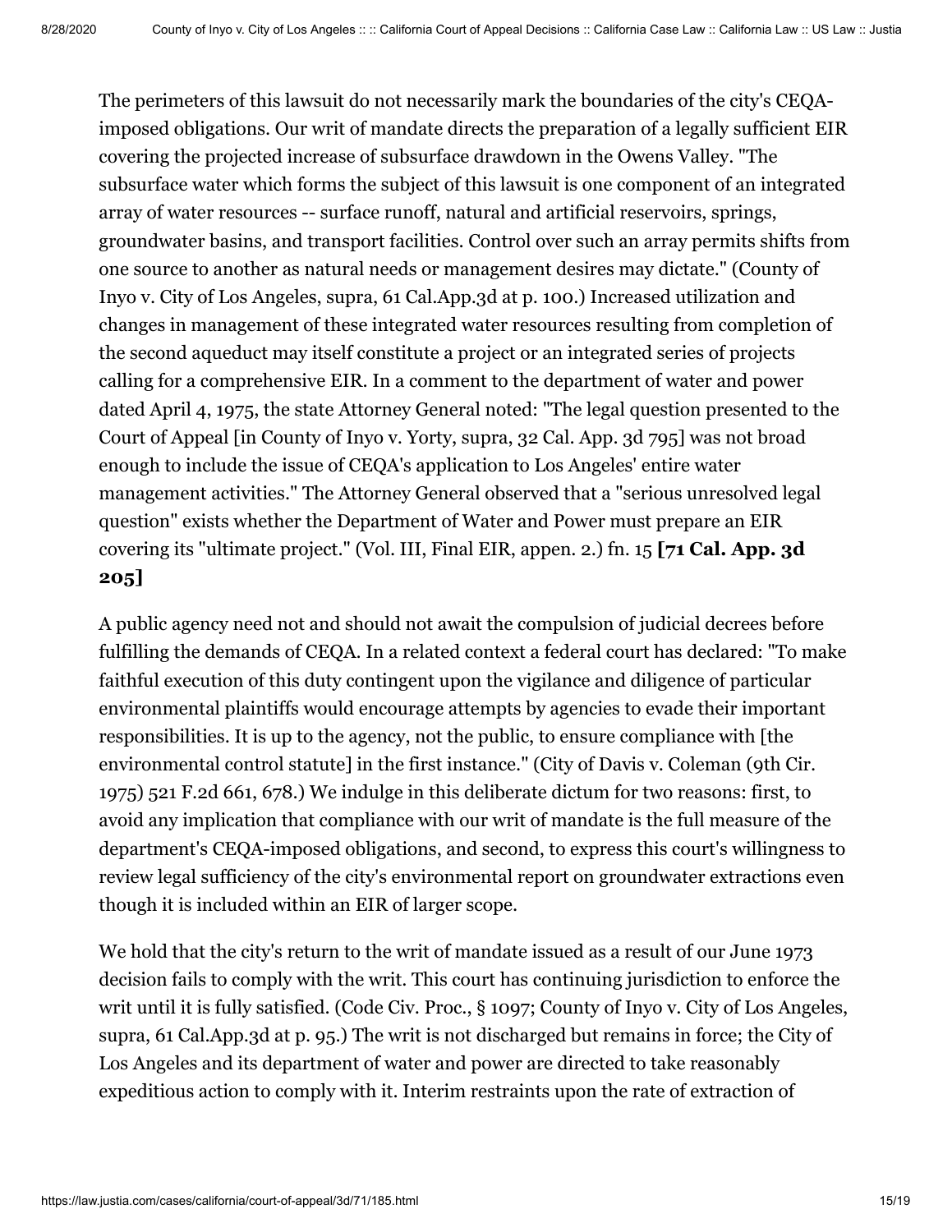groundwater and upon the decrease of water supplied to Owens Valley uses will remain in effect until further order of the court.

Regan, J., and Evans, J., concurred.

FN 1. The guidelines issued by the State Office of Planning call for a final EIR, which shall include a section of comments from others and the agency's response to significant environmental comments. (Cal.Admin.Code, tit. 14, § 15146.) The final EIR before us consists of three volumes: (1) A summary of the EIR and categorical responses; (2) the revised draft EIR and the technical supplement; (3) an appendix containing individual responses to comments submitted by a citizens' advisory committee, copies of all comments received, and additional background material.

FN 2. The California Environmental Quality Act appears in Public Resources Code section 21000 et seq. All our statutory citations will refer to the Public Resources Code unless otherwise specified.

FN 3. Here the report states: "The objective of the project is to develop a water source that can supplement surface flow during years of normal and below normal runoff to supply the uses of water on City of Los Angeles lands that have developed but were not planned for when the Second Los Angeles Aqueduct was authorized and constructed." (Final EIR, vol. I, p. B-1.)

FN 4. "The project being recommended by the staff in this Final EIR is to operate the Los Angeles Aqueduct System in an environmentally sensitive manner to benefit the citizens of Los Angeles and the people of Inyo County. Water supplies for local uses on City lands is [sic] being made possible with a locally derived water source, i.e., increased pumping of the Owens Valley Groundwater Basin." (Id.)

FN 5. The report declares: "The operation of the Aqueduct System with the recommended project is the basis of the impact statements." (Id., vol. I, p. B-5.)

FN 6. We quote the essential features of the proposed project as described in the approval resolution of the Board of Water and Power Commissioners:

"1. The construction of no new production wells, i.e., no increase in present well capacity.

"2. Continuance of existing capacity through normal and routine maintenance activities including well deepening and construction of replacements for damaged or inoperable wells.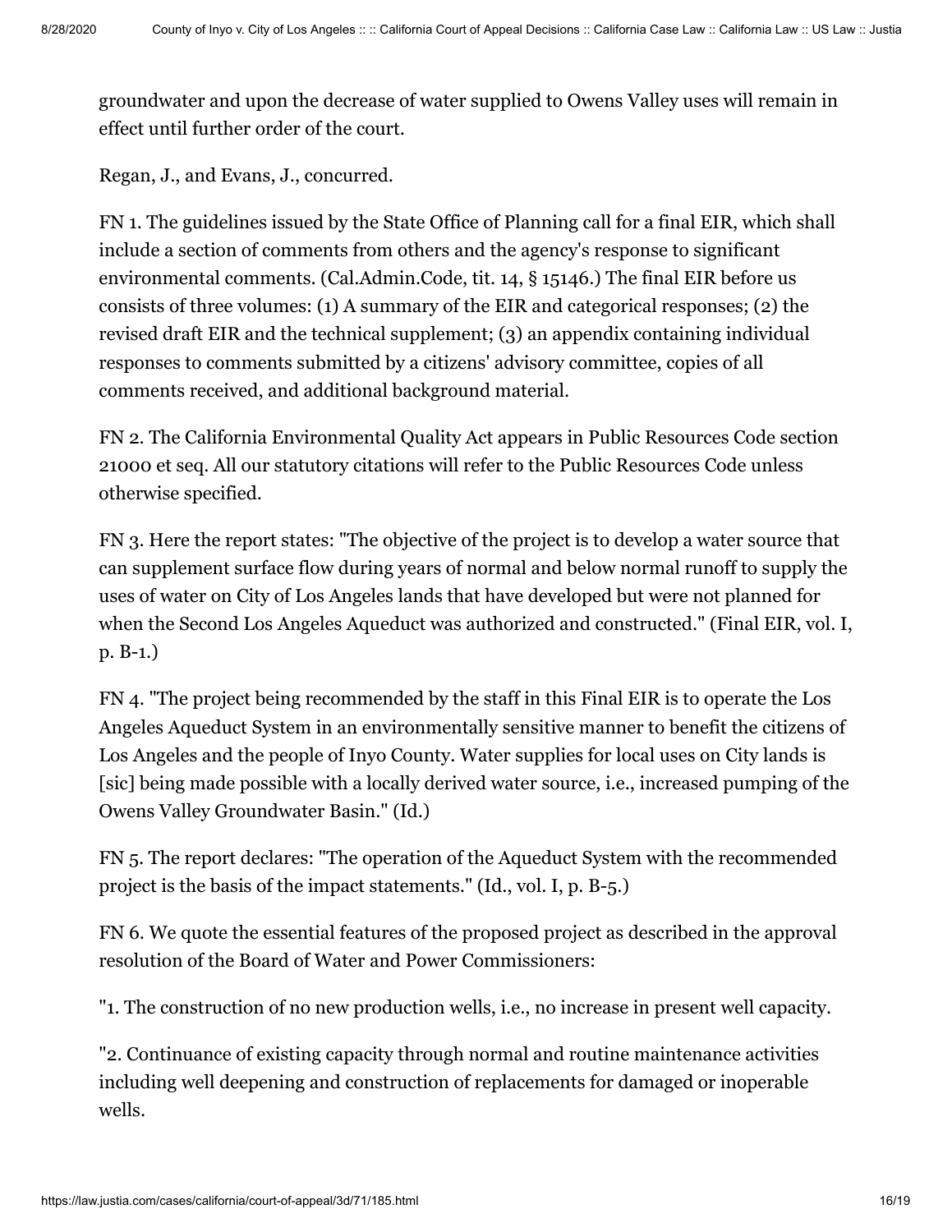"3. Long-term pumping average of 140 cfs. and maximum annual average of pumping of 315 cfs in dry years.

"4. Dry year operation guidelines that call for equal reductions of water export and irrigation supplies.

"5. Increased export during wet years and conjunctive operations of the Los Angeles Aqueduct System with the San Fernando Valley Groundwater Basin.

"6. Constructing a pipeline in the San Fernando Valley to permit storage of Owens Valley water in the underground during wet years for subsequent extraction during dry years.

"7. Water conservation program within the City of Los Angeles.

"8. Constructing a concrete lined canal to collect pumped groundwater in the Laws area and concrete lining the middle reach of the Big Pine Canal.

"9. A change in the pumping pattern with a smaller percentage of average pumping taking place in the Independence area.

"10. Reduction in irrigation usage in the Mono Basin of 2,200 acre-feet and in inefficient stock water practices throughout the Inyo and Mono area that will result in a decrease of approximately 13,600 acre-feet from that shown in the Revised Draft EIR."

FN 7. The City of Los Angeles owns approximately 300,000 acres in Mono and Inyo Counties. In the latter county it supplies domestic water for the towns of Independence, Lone Pine, Big Pine and Laws, stockwater, recreation water and irrigation water for ranchers leasing city-owned lands.

FN 8. In the same declaration Mr. Georgeson stated that after authorization of the second aqueduct, additional needs had arisen for use of city water within the Owens Valley. These needs included irrigation of an additional 4,000 acres plus recreational and wildlife enhancement. The increased in-valley utilization was estimated at 48 cfs.

FN 9. The distinction is borne out by the CEQA Guidelines, which recognize that the impact statement process covers environmentally related programs as well as tangible construction projects. (See Cal.Admin.Code, tit. 14, § 15068; Scientists' Inst. For Pub. Info., Inc. v. Atomic Energy Com'n (D.C.Cir. 1973) 481 F.2d 1079, 1087-1088 [156 App.D.C. 395].)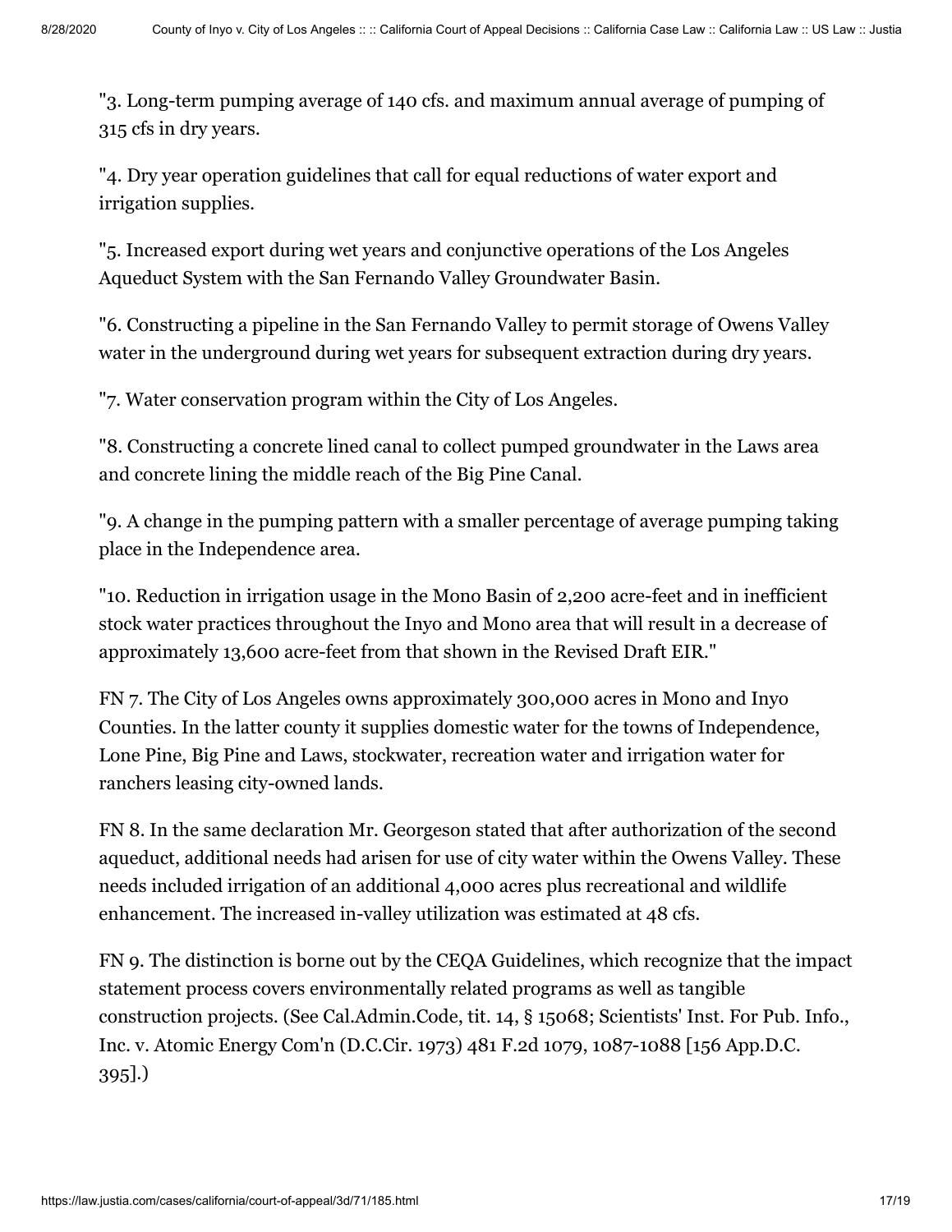FN 10. At one point of the final EIR the contradiction becomes explicit: "In the process of preparing this environmental impact report, other aspects of Aqueduct System operation have been reevaluated. This includes a reappraisal of the rate of export through the Los Angeles Aqueducts. Thus, the project description presented below includes references to the rate of export, even though the rate of export was not part of the project as defined by the Third District Appellate Court in Inyo v. Yorty (32 C.A.3d 795)." (Final EIR. vol. I,p. B-1.)

FN 11. At another point, the authors of the EIR complain that in our 1973 decision, "The court did not give clear guidance on the level from which the increase [in groundwater pumping] takes place." (Final EIR, vol. I, p. C-102.) Despite this alleged lack of clarity, the department of water and power spent three years of EIR preparation without returning to this court for clarification.

FN 12. The above formulation views completion of the second aqueduct in 1970 as the time point for calculating the "pre-project" baseline rate of groundwater extraction. An alternate and legally supportable time point is November 1970, when CEQA first became effective. Thus there is a general coincidence of time points for calculating the average pumping rate forming the baseline for the CEQA-subject project. The parties apparently agree that the pre-1970 long-term average rate of groundwater extraction was roughly 10 cfs.

Our reformulation achieves no extremes of invulnerability. It does not qualify the concept of average rate by a time factor. It utilizes the wavering adverb "reasonably" to describe the baseline average. We have the impression that the hydrological engineers have not yet exhibited uncertainties or quarrels over averages.

FN 13. In our August 1976 decision we voiced a related concern stating: "At the inception of the proceeding, the city took the position that the lawsuit included the pumping of groundwater for export to Los Angeles via the enlarged Los Angeles Aqueduct system. As the proceedings developed, the city's position shifted until it arrived at its current position, which is that the increase of groundwater pumping is designed solely and entirely for use within the Owens Valley." (County of Inyo v. City of Los Angeles, supra, 61 Cal.App.3d at pp. 99-100.)

## FN 14

11Several of the recommendations adopted by the commissioners (see fn. 6, ante) would launch environmentally significant activities in the Los Angeles environs. The EIR's sufficiency as the basis for such proposals is open to question.